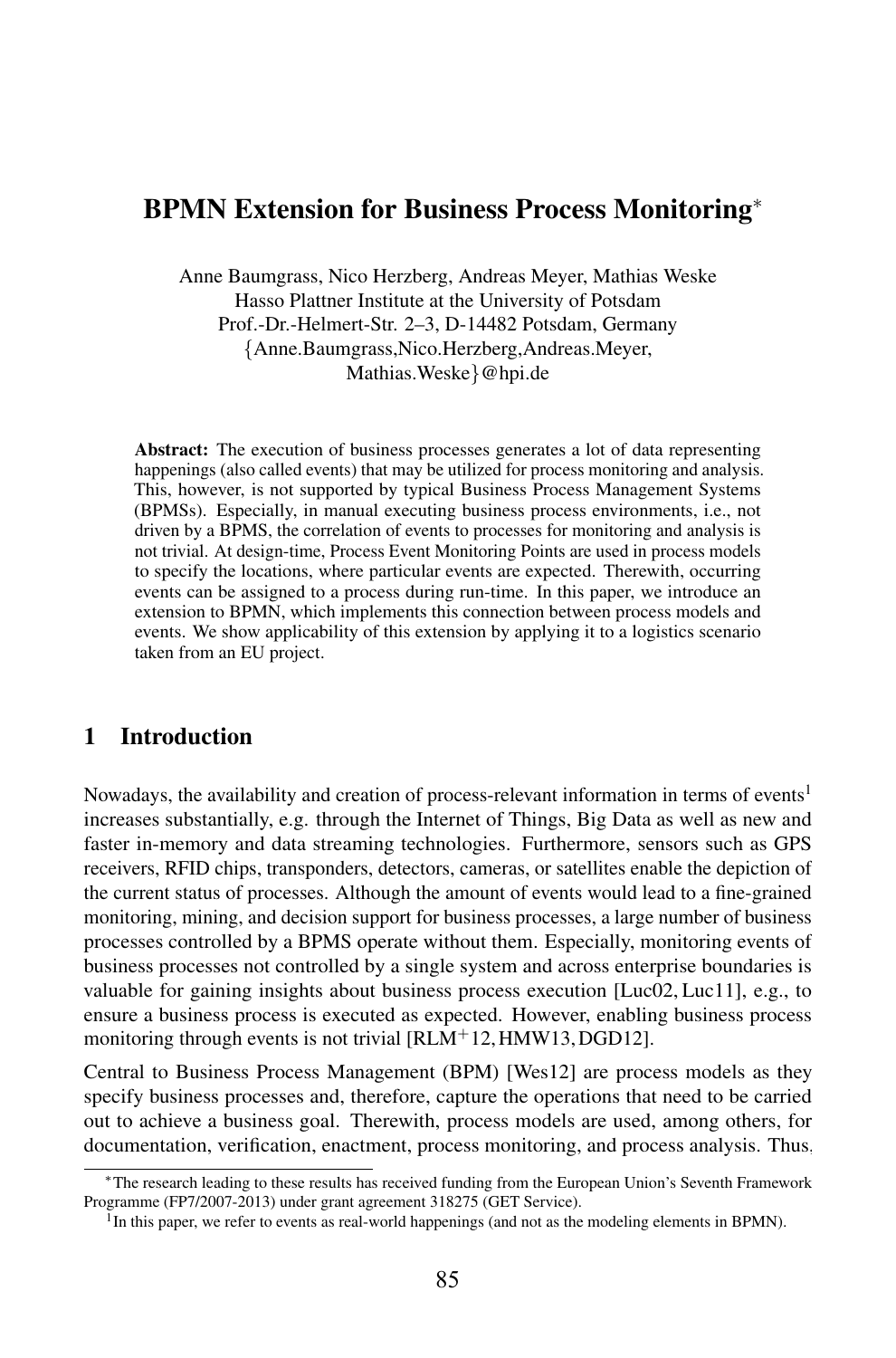the event information of different sensors and produced by novel technologies need to be aggregated over these process executions to see the overall performance of a defined business process, e.g., the consumed resources, the time spend for the operations, and the arisen cost of the business process execution. Especially for process analysis but also for monitoring, it is valuable to have the process context, i.e., the process model, connected to the business process execution data – the events.

In  $[BBH<sup>+</sup>13a]$ , we introduced an approach to allow model-driven business process monitoring by automatically creating Complex Event Processing (CEP) queries from appropriately annotated process models. In this paper, we present the corresponding extension to the Business Process Model and Notation (BPMN) metamodel, which formally describes the association of events to process models for business process monitoring and analysis. Associating event information to business processes is supported by the concept of Process Event Monitoring Points (PEMPs) [HMW13] that specify where and when which event is expected during business process execution. We extend BPMN to integrate PEMPs into process models verified by a prototypical implementation of the connection of PEMPs and process models.

The remainder of this paper is structured as follows. Section 2 motivates and demonstrates our BPMN extensions with a scenario from the logistics domain. We elaborate on event modeling in business process models in general in Section 3, before we present the BPMN extension with process event monitoring points to establish process monitoring and analysis in Section 4. Afterwards, an application and implementation of the BPMN extension is shown in Section 5. In Section 6, major related literature is discussed before we conclude this paper in Section 7.

# 2 Motivating Scenario

Especially for logistics, monitoring (resp. tracking and tracing) the complete logistics process from client to customer is essential to locate the shipment, reveal the progress in delivery, and to inform other stakeholders as well as the customer about arrivals and departures. Furthermore, monitoring a logistics process allows to replan and avoid penalties in case of deviations. However, the ongoing globalization including an internationalization of production and distribution [SP09] leads to more and more complex logistics processes that get harder to monitor because of the increasing amount of transportations and transshipments between countries, as well as the increasing amount of often distributed and loosely coupled systems to support these. Below, the example of a container pick-up handling is used to describe our approach as well as show the necessity of a BPMN extension enabling the connection of processes and event information.

Figure 1 shows a business process model for the container pick-up handling at a terminal modeled in BPMN. After receiving the container location, a driver needs to drive the corresponding truck to the pick-up location (activity Drive to container location). Afterwards, a container is assigned to the driver, which then needs to be checked for appropriateness (sufficient capacity, special capabilities as cooling support if required) and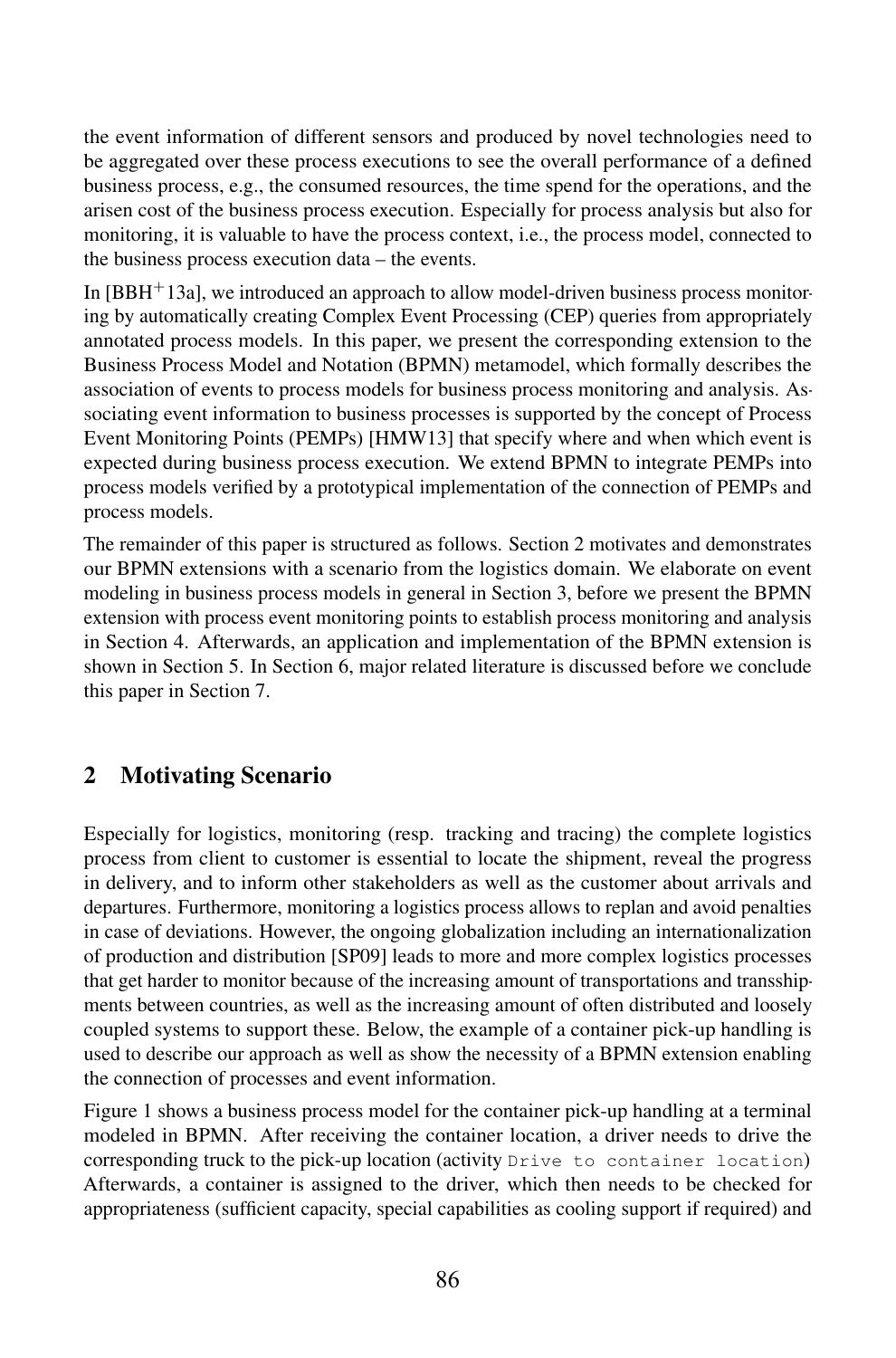

Figure 1: Business process model of a container pick-up process modeled in BPMN with a connection to event information via PEMPs associated with state transitions ((e)nable, (b)egin, (t)erminate, and (ex)ecute) occurring during node execution (see Section 3 for terminology).

mint condition (including tidiness and integrity). While the appropriateness checks are rather guaranteed due to the booking in advance of containers, the mint condition checks are critical and fail sometimes. If any of the checks fails, the activity Check container gets canceled and the corresponding intermediate event *Container rejected* is raised. This triggers another container assignment to the driver followed by another check. If all checks succeed, the driver mounts the container to the truck and departs from the pick-up location.

An unobstructed process of the container handling is very important for the logistics company, as this is one of their core business processes. Any delays while picking up the container will affect schedules, contracts with customers, and partners as well as resources, i.e., drivers and truck availability. Therefore, it is necessary to monitor and analyze the process as detailed as possible. This allows for the measurement of activity execution times, delays, and resource consumption for instance. Establishing basic monitoring capabilities is possible in BPMN, however, the definition of process monitoring and analysis in a fine-grained and by the industry required manner is not possible. Establishing valuable process monitoring and analysis requires the capturing of events at certain locations within a process and the correlation of them to the process context specified by process models.

In this paper, we present a BPMN extension that implements the framework proposed by Herzberg et al. [HMW13] connecting event and process information via PEMPs associated to transitions describing state changes of nodes occurring during execution of a node. For the example, we stick to simplified node life cycles. An activity may be in states enabled, running, or terminated with the corresponding transitions *(e)nable*, *(b)egin*, and *(t)erminate* while for gateways and BPMN events only transitions *(e)nable* and *(ex)ecute* may be triggered; for details about terminology, see Section 3. Potentially, each of these transitions may be connected to a PEMP [HKRS12] used for process observation. However, this does not mean that each transition is observable and therefore monitored during process execution.

In practice, the start of the process may be observed, i.e., the receipt of the location details can be tracked. Therefore, an event called 'Container location received' is associated to the transition  $(e)$ *nable* of the start event in the process model in Figure 1. For activity  $Drive$ to container location, the model associates Global Positioning System (GPS) coor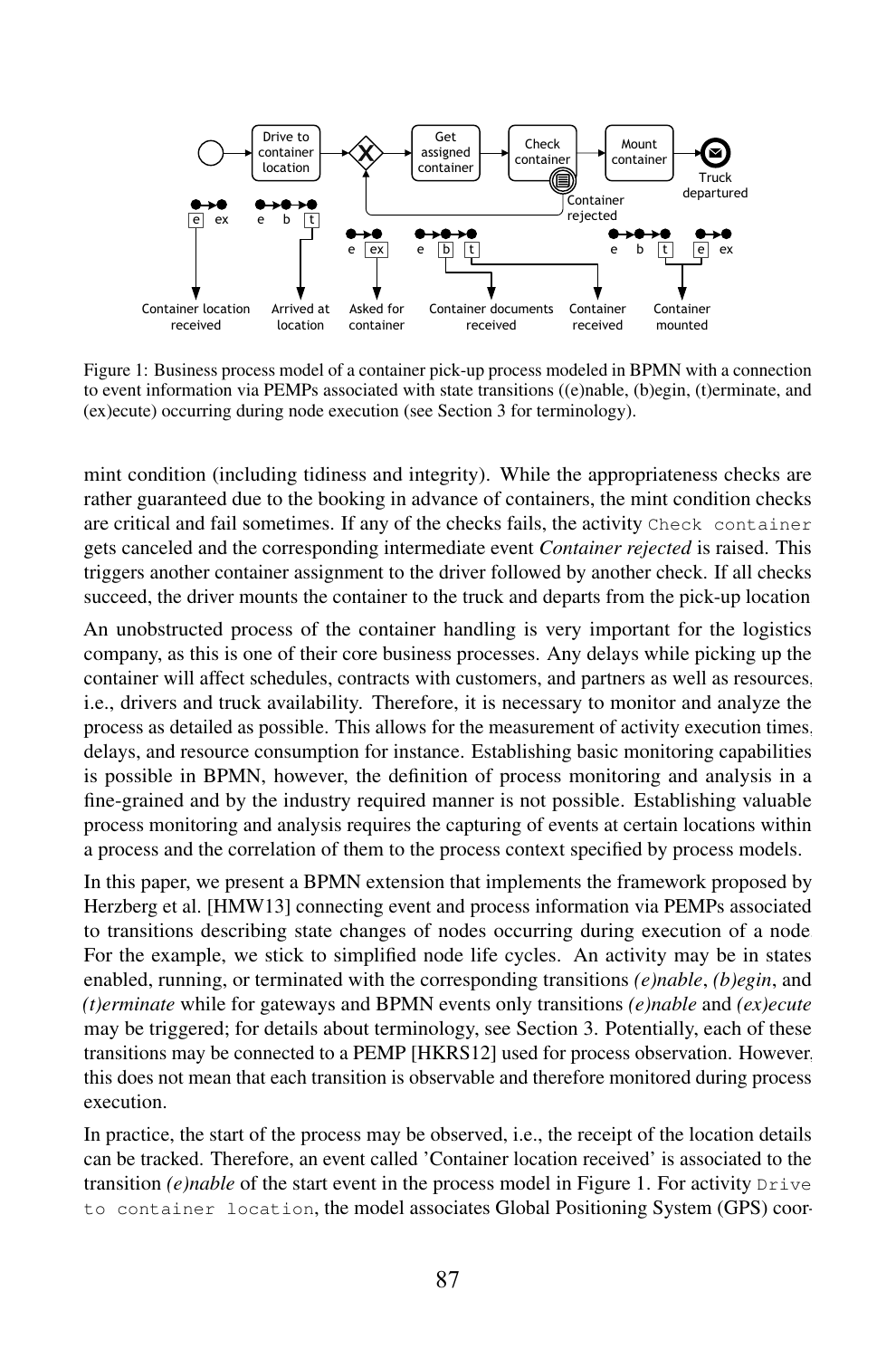dinates aggregated to identify when the truck arrived at its destination, i.e., modelling when an activity termination will take place. In contrast, we model activity Check container as not observable, because it is a manual task without any IT system interaction. Likewise, the intermediate conditional event cannot be captured, because it represents a manual interaction between the driver and the pick-up location worker. However, indirectly, the happening of both may be derived whenever another container is requested. Altogether, at design-time, we model six different events as observable and correlate them to the correct locations in the process model and utilize this information for subsequent process analysis during process execution. If the PEMPs would have not been specified, events still occur, but correlation to the process (model) becomes a time-consuming and probably manual task depending on the information existent within the events.

### 3 Modeling Events in Business Processes Models

In this section, we formally introduce the concepts for Complex Event Processing (CEP) in the context of BPM and correlate both worlds. Figure 2 provides an overview about all concepts and their relations. The Process Event Monitoring Point (PEMP) is the connection between process models and events by relating events to transitions of the node life cycle defined for each node of a process model. The structure of a process model aligns with Definition 4 discussed below.

An event is a real-world happening occurring in a particular point in time at a certain place in a certain context [Luc02]. Processing an event requires to first store it in an information system. Thereby, the event gets transformed into an *event object* which structure is defined by its corresponding *event object type* . In accordance with [BBH<sup>+</sup>13a] and [HMW13], we define both concepts in the context of BPM as follows.



Figure 2: Model of relations for process models and events.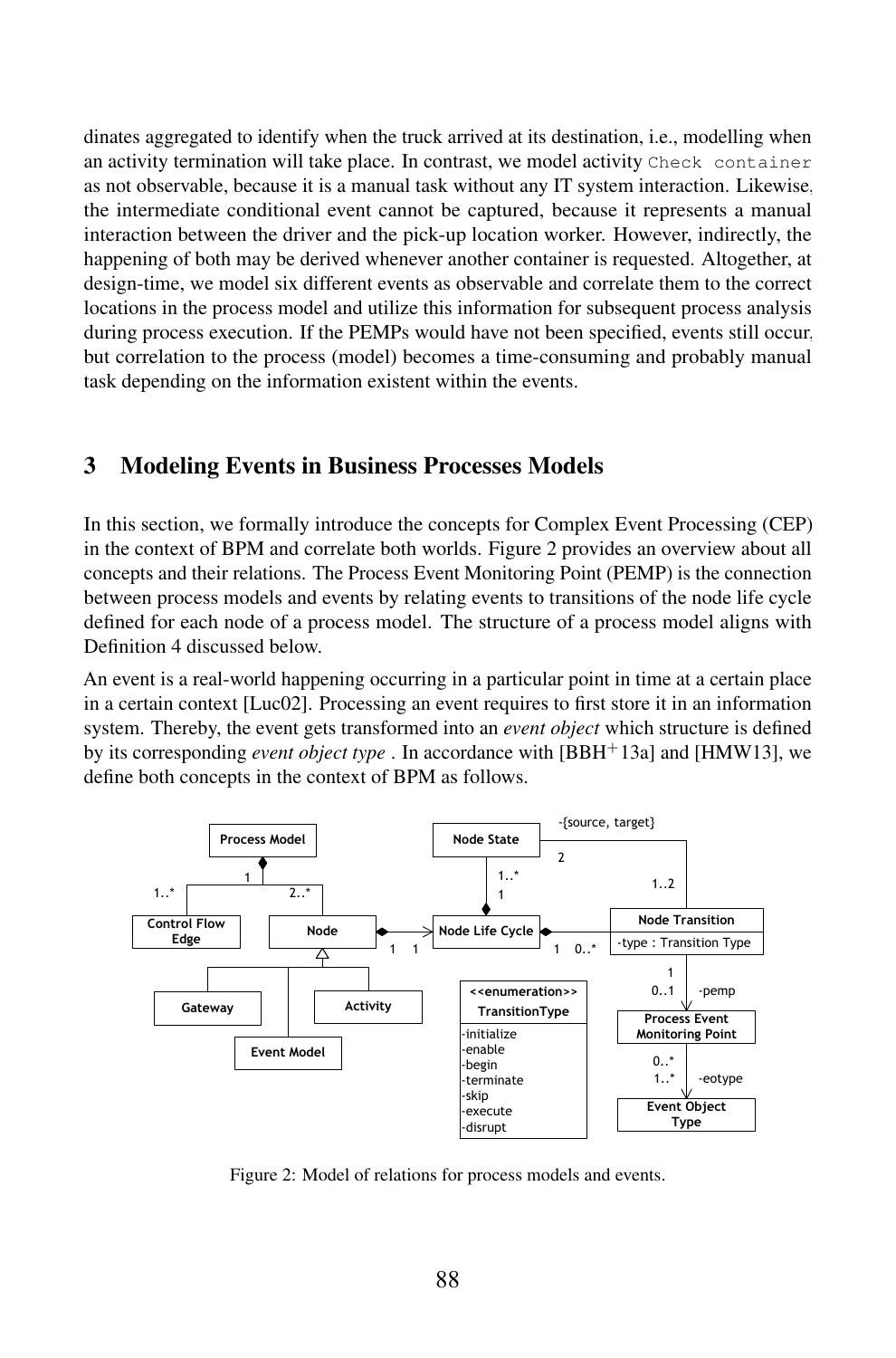**Definition 1 (Event object type)** An *event object type*  $\mathcal{E}\mathcal{T} = (name, cd)$  refers to a unique *name* indicating the object type identifier and has a *content description* cd that specifies the structure of a particular event being of this event type.  $\Diamond$ 

**Definition 2 (Event object)** An *event object*  $\mathcal{E} = (\mathcal{E} \mathcal{T}, id, P, timestamp, C)$  refers to an event object type  $\mathcal{E}\mathcal{T}$ , has a unique identifier *id*, refers to a set P of *process instances* being affected by the event object, has a *timestamp* indicating the occurrence time, and contains an additional *event content* C.

Definition 3 (Event content and event content description) A *content description* cd =  $\{(attribute name, datotype)\}\$  of an event object type  $\mathcal{ET}$  is a collection of key-value-pairs specifying the available attributes by name *attributename* and by the data type *datatype* in which the corresponding attribute may be given. The datatype may be a complex, i.e., allowing hierarchical structures of attributes. For example, the coordinate which is identified by its latitude and longitude. Consequently, the *event content*  $C = \{(attribute name, value)\}\$ of an event object  $\mathcal E$  is also a collection of key-value-pairs containing the specific *values* for the *attributename* that references the attribute specified in the corresponding event object type.  $\qquad \qquad \diamond$ 

Event objects exist on different levels depending on the information provided as described in [HMW13]. We refer to an event object containing at least one reference to a process instance as *process event*; the corresponding structure definition is named *process event type*. The execution of business processes is described by *process instances* which follow instructions specified in *process models*. As indicated above, events affect the execution of business processes in multiple ways. They may, for instance, trigger the execution of specific activities or indicate a specific state of the business process meaning that some activity has been successfully or unsuccessfully executed.

**Definition 4 (Process model)** A *process model*  $M = (N, F, \psi)$  consists of a finite nonempty set  $N \subset A \cup E \cup G$  of nodes being *activities* A, *event models* E, and *gateways* G.  $F \subseteq N \times N$  represents the *control flow relation* over nodes. Function  $\psi : G \to \{x \text{ or, and}\}\$ assigns a type to each gateway.

During process execution, each node follows its own *node life cycle* that specifies the states the node may be in and the transitions between pairs of states. The control flow relation and these node states influence each other such that the control flow triggers state transitions and some state transitions trigger the control flow. In the context of this paper, the life cycle L<sup>A</sup> for activities consisting of states *initialized*, *ready*, *running*, *terminated*, *disrupted*, and *skipped* as well as the initial state visualized by a blank circle. These node states are connected by transitions *initialize*, *enable*, *begin*, *terminate*, *disrupt*, *skip*, and *(ex)ecute*. For events and gateways, we utilize a subset of these states removing states *running* and *disrupted* and the transitions leading to them. Upon process instantiation, i.e., start of the process instance, all nodes transition into state *initialized*. If the control flow reaches a node, it transitions into state *ready*. Completing the execution of a node (reaching the state *disrupted*, *terminated*, or *skipped*) triggers the control flow. Formally, we define the underlying state transition net as follows.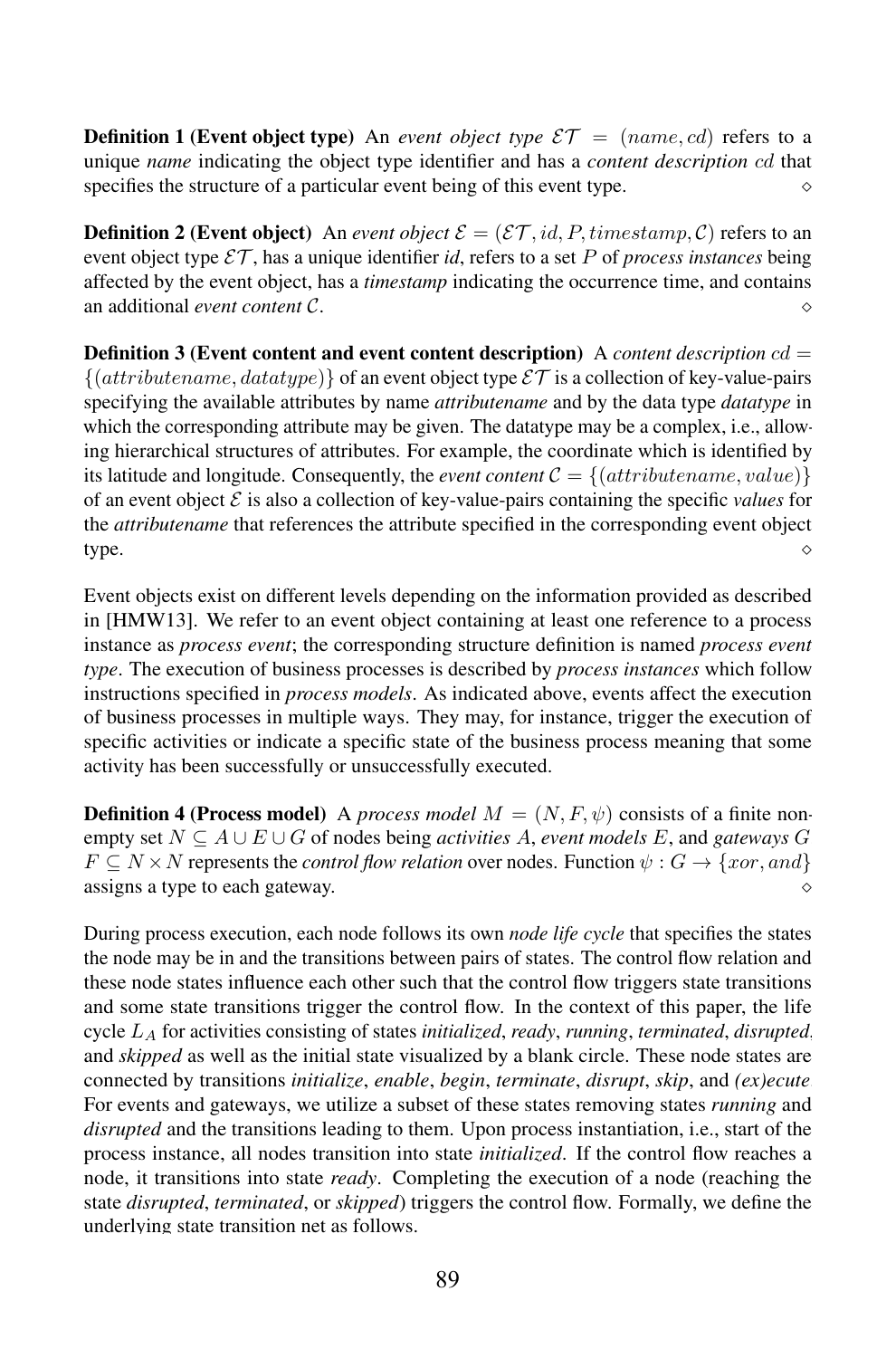**Definition 5 (Node life cycle)** A *node life cycle*  $L = (S, T, \varphi)$  consists of a finite nonempty set S of node states and a finite set  $T \subseteq S \times S$  of node state transitions. Let L be the set of all node life cycles defined for the nodes  $N$  of process model  $M$ . Then, there exists a function  $\varphi : N \to \mathcal{L}$  assigning a node life cycle to each node  $n \in N$  of M.

Process monitoring deals with capturing events based on node execution. We define process event monitoring points (PEMPs) [HKRS12] to specify on model level where we expect events to occur. Assigning PEMPs on node level is possible but results in issues identifying whether the start, end, or some other happening during node execution shall be captured. Assume, there exist waiting times between the enablement and the start of an activity. Then, the enablement of the activity does not indicate the immediate start (state *running*). Capturing the time passed between activity enablement and activity begin is only possible, if both state transitions are captured. Therefore, we assign each PEMP to one specific state transition in the life cycle of the corresponding node. We distinguish node state transitions into the ones observable by occurring events and the ones requiring the context of the process instance to deduce their triggering. Foragiven node of a process model, each state transition belongs to either group. As utilizing PEMPs for process monitoring is independent from the process instance execution, a PEMP can only be attached to directly observable node state transitions. A PEMP is defined as follows.

**Definition 6 (Process event monitoring point)** Let  $M$  be a process model,  $L$  a node life cycle, and  $O_L \subseteq T_L$  the set of state transitions not requiring process instance information. Then, a *process event monitoring point* is a tuple  $PEMP = (M, n, t, et)$ , where M is the process model it is contained in,  $n \in N$  is the node of the process model it is created for,  $t \in O_L$  is a state transition within the node life cycle L it is created for, and  $et \in \mathcal{ET}$  is an event object type specifying the event object to be recognized.  $\Diamond$ 

Recapitulating the concepts introduced in this section, there exist two direct connections between CEP and BPM. At design-time, PEMPs specify where in the process model which event is supposed to happen by linking a node state transition and a process event type. At run-time, each event object is or can get related to a set of process instances by utilizing the framework described in [HMW13].

### 4 Extending BPMN with Process Event Monitoring Points

Typically, business process execution is monitored by BPMSs on the basis of a process model. In distributed environments, however, parts of this execution can only be monitored via CEP techniques. To combine BPM and CEP, process models must include the node life cycles and the definition of PEMPs (see Section 3).

A widely accepted standard for process modeling is BPMN. Although it does not provide native language elements to model node life cycles and PEMPs (see Definitions 5 and 6), it benefits from its organizational maintenance through the Object Management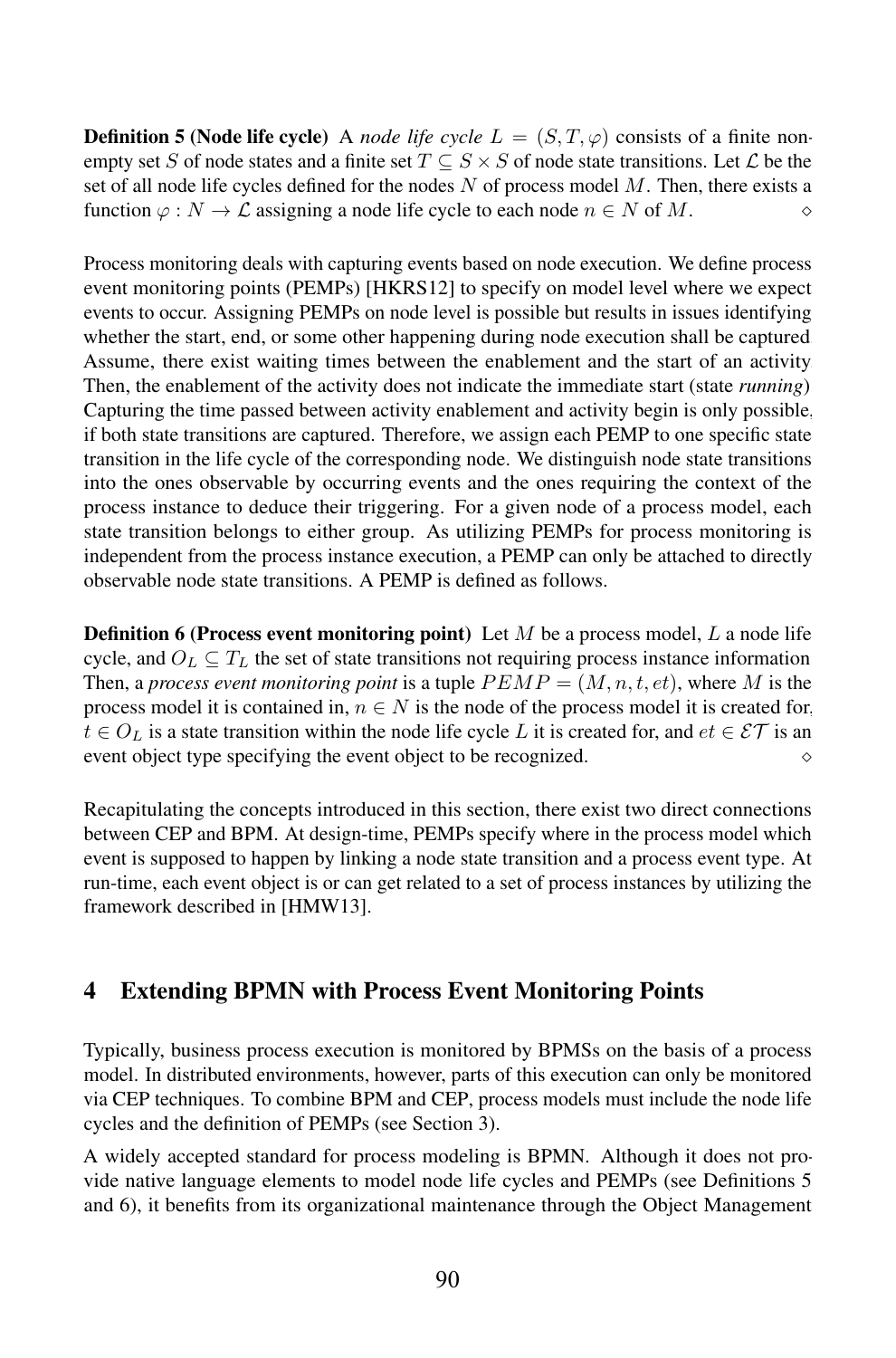Group (OMG), builds upon the standardized metamodel Meta Object Facility (MOF)<sup>2</sup>, and provides its own extension mechanism [OMG11]. Thus, using metamodel extensions, we are able to transform process models to platform-specific models and code.

In this paper, we provide a BPMN extension definition for modeling the life cycle and PEMPs as defined in Section 3 for each node in a BPMN model. This extension can, for example, be used to transform a process model to CEP-specific code for event detection and, thus, enable the monitoring of events in distributed systems that are associated with a single business process (cf.  $[BBH<sup>+</sup>13a]$ ).

In particular, we extend the BPMN metamodel based on MOF to define new domain-specific language concepts used to serialize BPMN models in the XML Metadata Interchange (XMI) specification without contradicting the semantics of any BPMN element. This BPMN metamodel extension implements node life cycles and PEMPs in BPMN models. Figure 3 illustrates our extension (shown in white) to the existing BPMN metamodel elements (shown in gray). We associate a life cycle with a *FlowNode* of the BPMN specification. This life cycle includes states and transitions that can be associated with a PEMP that is defined by an event object type (see Section 3).



Figure 3: BPMN metamodel extension for including PEMPs and life cycles in BPMN models.

Complementary, in a BPMN specification, new attributes and elements have to be specified in an *ExtensionDefinition* that can be bound to a model definition by an *Extension* to any *BaseElement* (see [OMG11]). As this paper concentrates on the general concept of automating the derivation of CEP queries from business models, we use BPMN and its own eXtensible Markup Language (XML) format for demonstration purposes. This is also because the transformation from BPMN's own extension mechanism to a direct extension of the BPMN metamodel and MOF's own interchange format called XMI can be found in [SCV11b].

For the representation of BPMN models, BPMN defines a set of XML Schema documents specifying the interchange format for BPMN models. Thus, to model and exchange BPMN models that include nodes' state transitions and PEMPs, we derive an own XML Schema for our extension (see Listing 1). In particular, we developed a BPMN+X model [SCV11b] to specify our extension as shown in Figure 4. It allows the attachment of a transition element to a *FlowNode*. This transition element references a PEMP and defines its type by enumeration (see Figure 5). In this way, any state transition of an activity, gateway, or event

<sup>2</sup>http://www.omg.org/mof/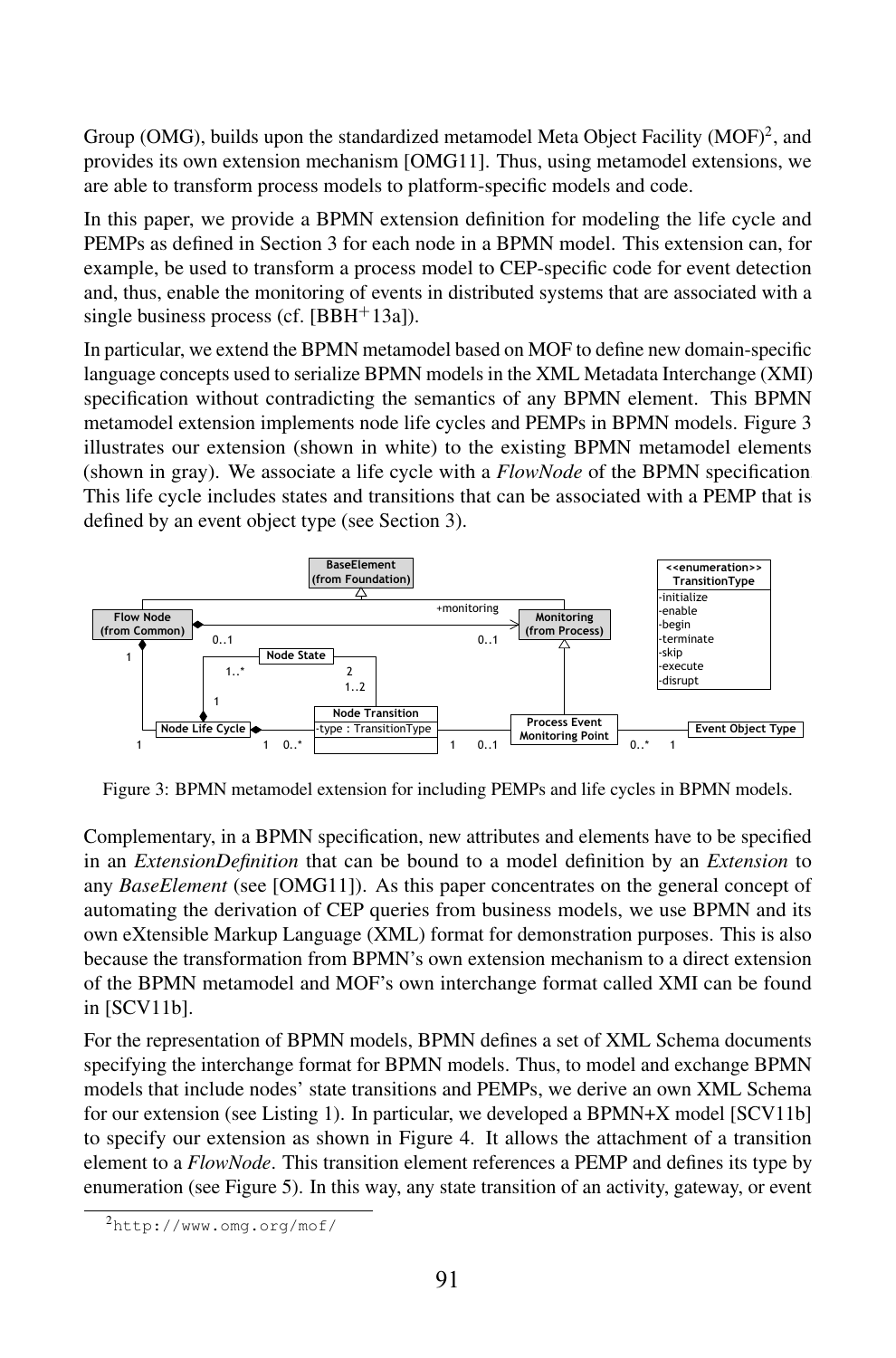

Figure 4: BPMN+X model for including PEMPs and life cycles in BPMN models.

models including a PEMP that references an event type can be represented in a BPMN model.

Applying the approach described in [SCV11b] to our model shown in Figure 4 generates the XML Schema that is conform with BPMN's extension definition shown in Listing 1. The node life cycle is an *ExtensionDefinition* introduced as  $\langle x \rangle$  sd: group> element that includes a transition (*ExtensionAttributeDefinition*) as <xsd:element> (Listing 1 Lines 6-10). The type of a transition is externally defined by an  $\langle x \rangle$  complexType beloment (Listing 1 Lines 12-15). Finally, we added the literals for node's transitions as enumeration (Listing 1 Lines 16-21) that can be made available for the type attribute definition in the transition itself. Although possible, we did not explicitly specify the event types that can be bound to a transition as we assume those are defined differently in each CEP environment. However, we allow referencing the event type via its identifier (e.g., its name) for a binding of event types in CEP implementation (see Section 5).

Listing 1: XML Schema for the definition of PEMPs and life cycles in BPMN models.

```
1 \leq ?xml version="1.0" encoding="UTF-8"?>
\begin{array}{c} 2 \ \text{xsd:scheme} \\ 3 \end{array}3 xmlns:cep="http://www.extensions.bpmn/cep/deriviation"
4 xmlns:xsd="http://www.w3.org/2001/XMLSchema"
5 targetNamespace="http://www.extensions.bpmn/cep/deriviation">
6 <xsd:group name="NodeLifeCycle">
7 <xsd:sequence>
8 <xsd:element ref="transition" maxOccurs="unbounded" minOccurs="0"/>
9 </xsd:sequence>
10 \leq \times \times \leq \leq \leq \leq \leq \leq \leq \leq \leq \leq \leq \leq \leq \leq \leq \leq \leq \leq \leq \leq \leq \leq \leq \leq \leq \leq \leq \leq \leq \leq \leq \leq \leq \11 <xsd:element name="transition" type="tTransition"/>
12 <xsd:complexType name="tTransition">
13 <xsd:attribute name="pemp" type="xsd:string" use="required"/>
14 <xsd:attribute name="type" type="TransitionType" use="required"/>
15 </xsd:complexType>
16 <xsd:simpleType name="TransitionType">
17 <xsd:restriction base="xsd:string">
18 <xsd:enumeration value="initialize"/>
19 ...
20 </xsd:restriction>
21 </xsd:simpleType>
22 \mid \langle xsd:schema>
```
Finally, using our XML schema definition we can define BPMN-conform models in XML format. The transitions, we defined above via our schema, are added as elements in a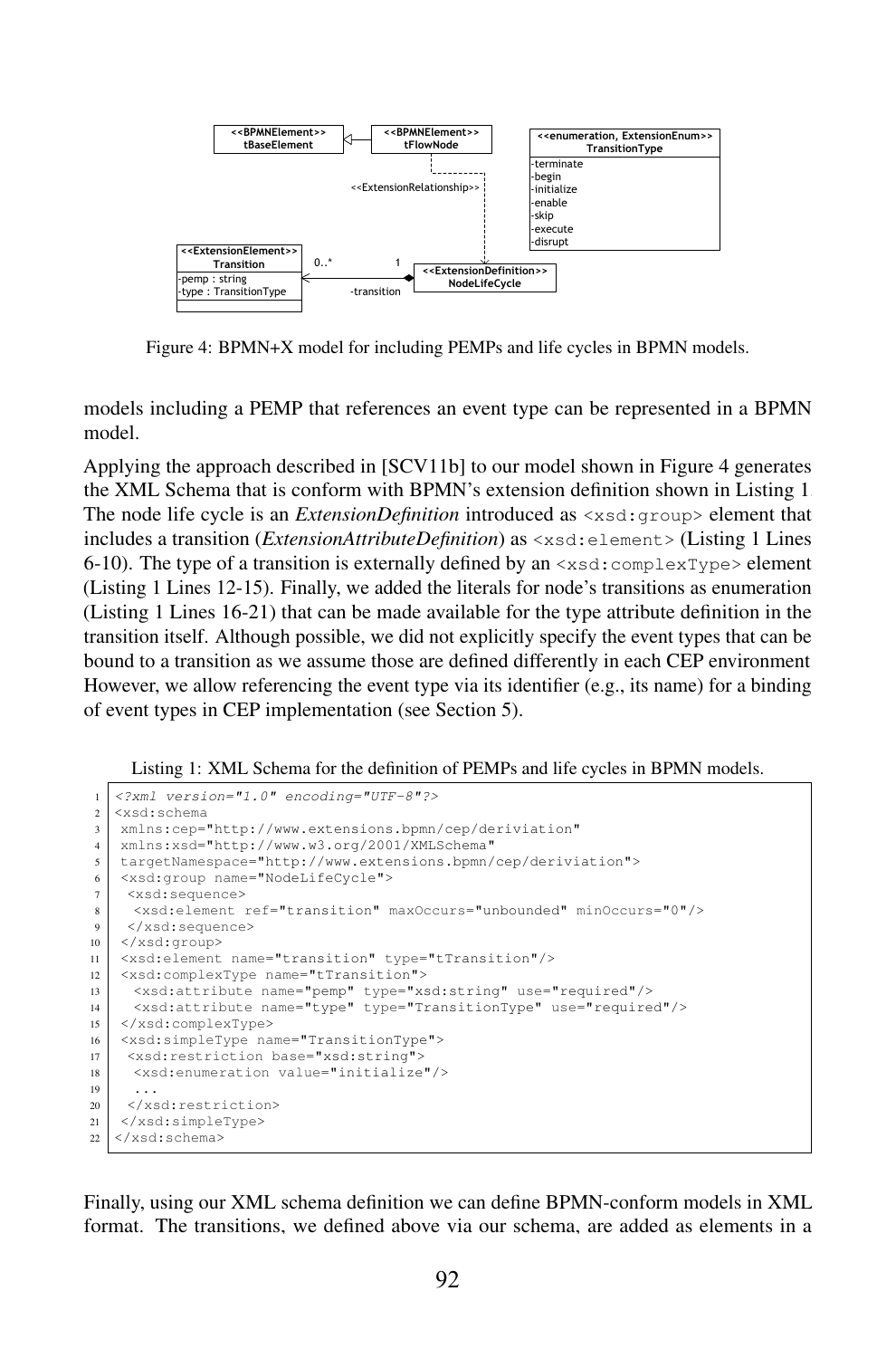BPMN-element through its <extensionElements>. For instance, Listing 2 shows an example of a BPMN task and its two transitions *begin* and *terminate* for which the PEMP requires events from the event types ContainerDocsReceived and ContainerReceived respectively to monitor the state transitions of this task. These event types must be available in the CEP system of usage. An example derivation of a query is shown in the next section.

Listing 2: Definition of a PEMP for a BPMN activity with XML.

| $\mathbf{1}$            | xml version="1.0" encoding="UTF-8"?                                                                                                                                    |
|-------------------------|------------------------------------------------------------------------------------------------------------------------------------------------------------------------|
| $\overline{\mathbf{c}}$ | <definitions <="" td="" xmlns:xsi="http://www.w3.org/2001/XMLSchema-instance"></definitions>                                                                           |
| 3                       | xmlns="http://www.omg.org/spec/BPMN/20100524/MODEL"                                                                                                                    |
| $\overline{4}$          | xmlns:cep="http://www.extensions.bpmn/cep/deriviation"                                                                                                                 |
| 5                       | xsi:schemaLocation="http://www.extensions.bpmn/cep/deriviation CEPDerivation.                                                                                          |
|                         | xsd"                                                                                                                                                                   |
| 6                       | targetNamespace="">                                                                                                                                                    |
| 7                       | <import <="" importtype="http://www.w3.org/2001/XMLSchema" location="CEPDerivation.&lt;/td&gt;&lt;/tr&gt;&lt;tr&gt;&lt;td&gt;&lt;/td&gt;&lt;td&gt;xsd" td=""></import> |
| 8                       | namespace="http://www.extensions.bpmn/cep/deriviation" />                                                                                                              |
| $\mathbf{Q}$            | <extension definition="cep:NodeLifeCycle" mustunderstand="true"></extension>                                                                                           |
| 10                      | <process id="Process 1"></process>                                                                                                                                     |
| 11                      | <task id="Task 2" name="Get assigned container"></task>                                                                                                                |
| 12                      | <extensionelements></extensionelements>                                                                                                                                |
| 13                      | <cep:transition pemp="ContainerDocsReceived" type="begin"></cep:transition>                                                                                            |
| 14                      | <cep:transition pemp="ContainerReceived" type="terminate"></cep:transition>                                                                                            |
| 15                      |                                                                                                                                                                        |
| 16                      | $\ddots$                                                                                                                                                               |
| 17                      | $\langle$ /task>                                                                                                                                                       |
| 18                      | .                                                                                                                                                                      |
| 19                      |                                                                                                                                                                        |

### 5 Experimental Evaluation

While the scenario in Section 2 introduced the benefits of the modeling extension at design time, this section discusses how we use the extension during process execution of the scenario for monitoring the current progress of its process instances. In particular, we implemented a service that is able to import the BPMN models specified in Section 4. The service decomposes the BPMN models and generates interleaving CEP queries with which we are able to monitor business process executions. Furthermore, this service may be used to detect execution violations related to a process model specification. This service is directly implemented in the Event Processing Platform (EPP)  $[HMW13, BBH+13b]$ <sup>3</sup>. In general, the EPP provides services to capture real-world events from different sources, to process these events, e.g., by aggregation or transformation, to correlate the events to its corresponding business process, and to provide and to manage these events for event consumers, e.g., business process monitoring applications. Especially for the event correlation to the right business process and the distribution of the events to the responsible

<sup>&</sup>lt;sup>3</sup>The whole project is currently under development. Downloads, tutorials, and further information of the stable version can be found at: http://bpt.hpi.uni-potsdam.de/Public/EPP. To see the preliminary application of this paper, we refer the interested reader to our screencast available at https://www.youtube. com/watch?v=doAFKwIEp6w, starting from minute 7:37.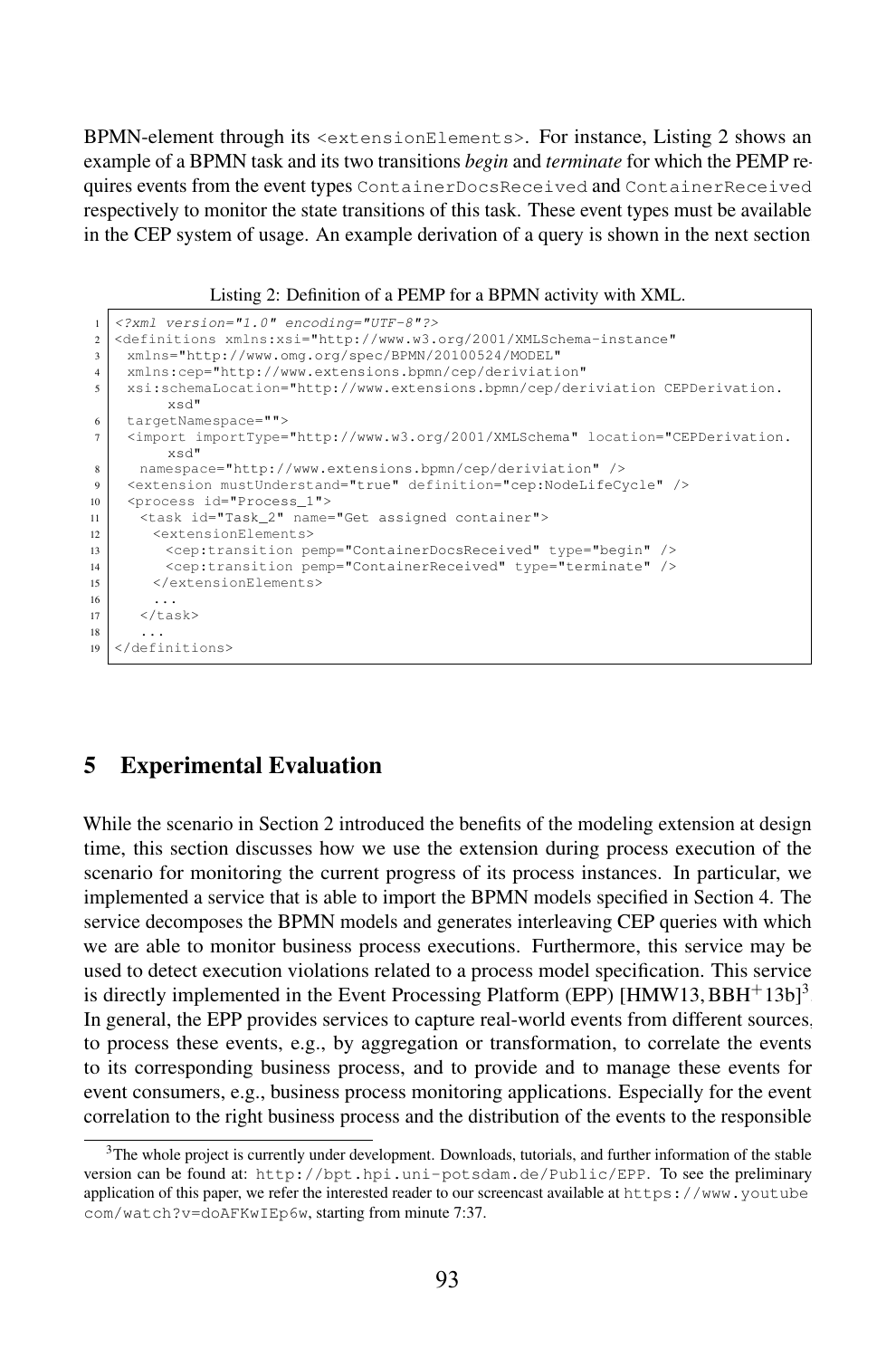| Select a BPMN process:                                            | ContainerPicking |            |                                                      |                                                                                         | Create Queries | Help           |              |                |
|-------------------------------------------------------------------|------------------|------------|------------------------------------------------------|-----------------------------------------------------------------------------------------|----------------|----------------|--------------|----------------|
| <b>BPMN</b> element                                               |                  |            |                                                      | <b>Monitoring Points</b>                                                                |                |                |              |                |
| PolygonComponent: P0                                              |                  |            |                                                      |                                                                                         |                |                |              |                |
| PolygonComponent: P1                                              |                  |            |                                                      |                                                                                         |                |                |              |                |
| <b>BPMNXORGateway</b>                                             |                  |            |                                                      |                                                                                         |                |                |              |                |
| <b>BPMNTask: Check container</b>                                  |                  | Initialize |                                                      | Enable                                                                                  | <b>Begin</b>   | Terminate      | <b>Skip</b>  | <b>Disrupt</b> |
| BPMNTask: Get assigned container                                  |                  | Initialize |                                                      | Enable                                                                                  | <b>Skip</b>    | <b>Disrupt</b> |              |                |
|                                                                   |                  | Begin      |                                                      | Bitte wählen                                                                            |                | ٠              | $\mathsf{x}$ |                |
|                                                                   |                  |            | Bitte wählen<br>$ x$<br>Termin ContainerDocsReceived |                                                                                         |                |                |              |                |
| @ 2013-2014 Business Process Technology group a ArrivedAtLocation |                  |            |                                                      | ContainerReceived<br><b>AskedForContainer</b><br>MountContainer<br>ContainerLocReceived |                |                |              |                |

Figure 5: EPP implementation showing the manipulation opportunities of PEMPs in a BPMN process.

party of this business process, the platform not only stores event object types but also business process models and event queries.

A series of actions is necessary to use our extension for event processing and business process monitoring in the EPP. First, the user has to define the available event object types by name and its content description (see Definition 1). These event object types are determined by the real-world event sources that the EPP is connected to. The EPP is able to upload event object type descriptions defined as XML Schema. Second, event types must be correlated to group event objects to process instances. This is usually done by using one or more attributes defined in the content description of an event object type. In the introduced example in Section 2, this grouping to process instances could be based on the driver's identification and the truck she drives. It is also possible to define such a group based on the booking number of the transportation order that each event object references. Subsequently, the BPMN model must be created. In this BPMN model, each BPMN element that we want to monitor should include the definition of its state transitions including the event object types referenced in its PEMP as specified in Section 4.

The EPP enables the import of business process models specified in the BPMN-conform XML format including PEMPs. Furthermore, the user gets the possibility to change the association of event types to state transitions of each imported BPMN model directly in the user interface of the EPP as shown in Figure 5. Thus, we are able to upload arbitrary BPMN-specific models and even associate event objects types that are stored in the EPP to PEMPs in a specific BPMN model. Next, the uploaded models can be used to derive CEP queries. Queries in the EPP are implemented using the Event Pattern Language (EPL) provided by Esper [BV07]. The EPP registers each CEP query in Esper via listeners. These listeners get informed if the query matches observed events with the specified conditions defined by the query. For instance, Listing 3 shows an example query in Esper query language for our scenario process model in Section 2; in total, four queries could be derived.

As not every activity is observable, the derived queries are restricted to those events that are observable. Listing 3 shows the *St1* query that monitors the sequence of two monitoring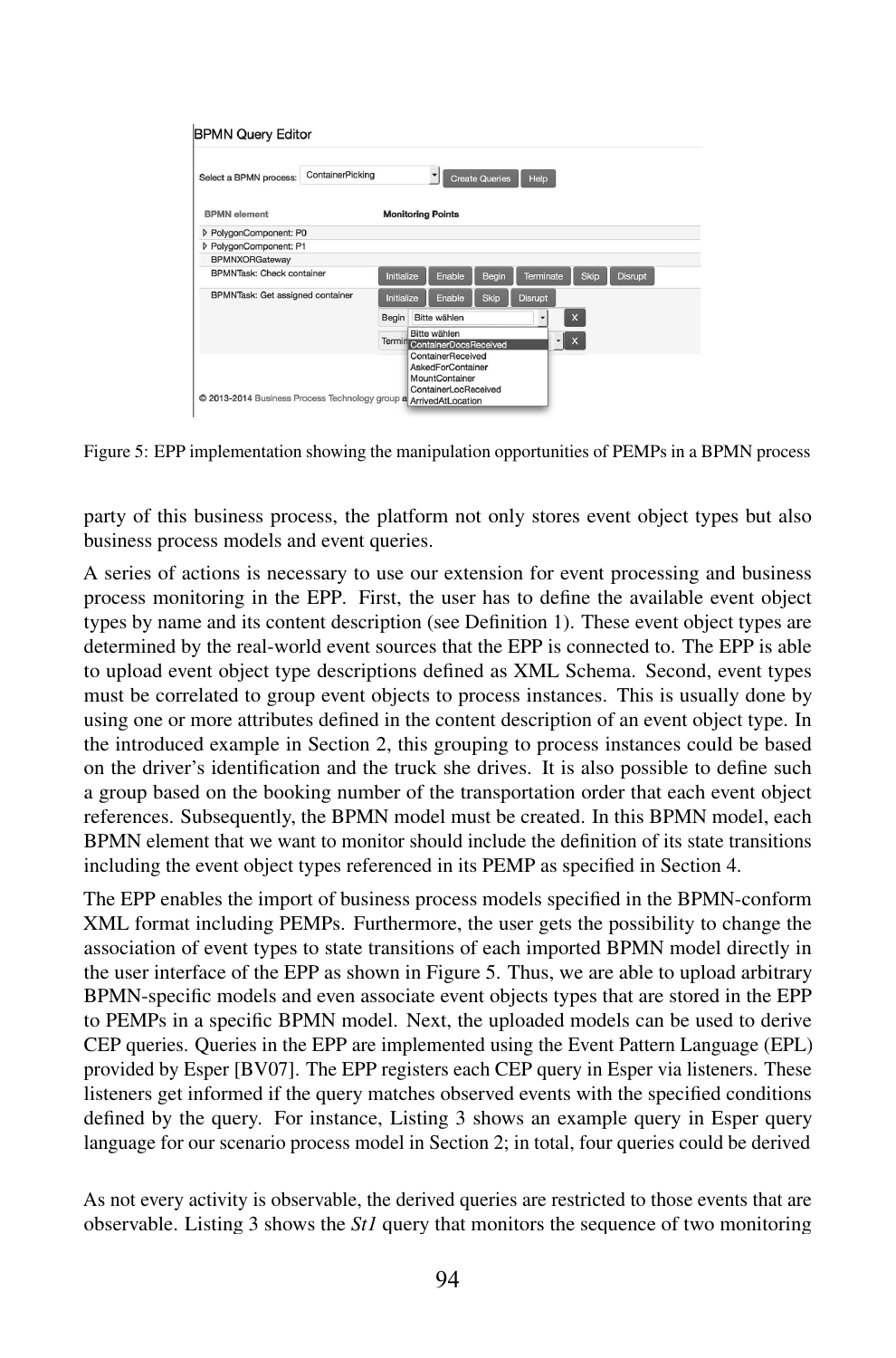|                      |                              |                            | =                     |
|----------------------|------------------------------|----------------------------|-----------------------|
|                      | <b>BPMN-based Monitoring</b> | <b>BPMN-based Analysis</b> |                       |
|                      | ContainerPickUp<br>Process   |                            |                       |
|                      |                              |                            |                       |
|                      | Processinstance              | <b>Status</b>              | <b>Status Details</b> |
| ID<br>$\overline{1}$ | Process Instance 1           | Finished                   | <b>Details</b>        |

@ 2013-2014 Business Process Technology group at the Hasso Plattner Institute

Figure 6: EPP implementation showing the monitoring of process instances.

points with the event types of the Get assigned container activity.

While the definition of the sequential ordering of the events for this query is enclosed in PATTERN[...] in the FROM-clause, the WHERE clause checks whether the events from both event types have occurred in the same process instance. In particular, this query is activated for each *ContainerDocsReceived* event object imported in the EPP that is followed by a *ContainerReceived* event object belonging to the same process instance. Similar queries are generated for all other PEMPs of the example (cf.  $[BBH<sup>+</sup>13a]$ ). Altogether, we are now able to monitor all instances of the process and their status as shown in Figure 6.

Listing 3: Example of a monitoring query using Esper.

```
St1SELECT ∗
FROM PATTERN [((EVERY S0=ContainerDocsReceived −> EVERY S1=ContainerReceived ) ]
WHERE SetUtils.isIntersectionNotEmpty ({S0. ProcessInstances, S1. ProcessInstances})
```
## 6 Related Work

With the proposed BPMN extension, the basis for high quality process monitoring and analysis is established. Besides process monitoring and analysis, prediction, control, and optimization are further major disciplines of Business Process Intelligence (BPI) [MR06,  $GCC<sup>+</sup>04$ . [MR06] describes a reference architecture for BPI containing an integration, a functional, and a visualization layer. However, business process models are not integrated into that architecture. We argue that correlating events and the process monitoring and analysis results need to be done in the context of the process, which is described with process models. Process mining [vdA12] discovers this in the same direction by profiling process models from event logs using process discovery techniques [vdAea12] and enriching that models by execution information. Process Mining is utilizing information that is available in a well-defined event log, while our BPMN extension allows the definition of PEMPs that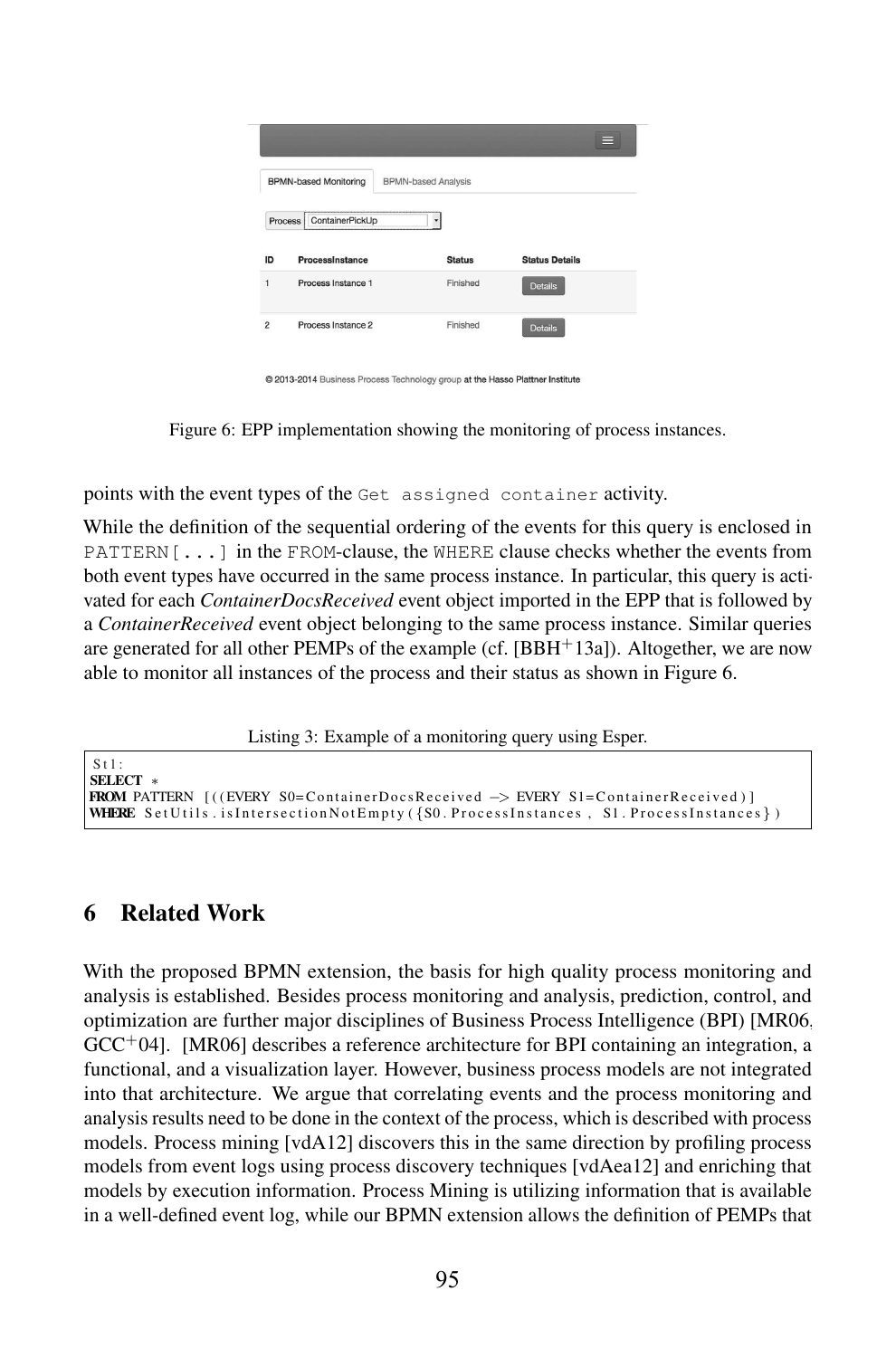describe which event respectively information is required at which point in the process for process monitoring and analysis purposes.

Another area of BPI focuses on Business Activity Monitoring (BAM). [DWC11] presents an overview of BAM and gives a four class-categorization of BAM systems: pure BAM, discovery-oriented BAM, simulation-oriented BAM, and reporting-oriented BAM. All of these classes benefit from the BPMN extension as the resulting process events will have high information content and BAM techniques and methods can be applied to these process events to provide valuable monitoring results.

Del-Río-Ortega et al. [dRORRC10] present the concept of Process Performance Indicators (PPI), the process related form of key performance indicators, to enable process evaluation. They propose a metamodel called PPINOT that supports the graphical notation of PPIs with process models, e.g., modeled with BPMN [dRORCRC13].

Furthermore, we focused on the automation of BPI with the help of CEP. [BPG12] introduces techniques to automatically generate Esper queries by taking a choreography model as a formalization of the process. In  $[WZM+11]$ , BPMN models are taken as a basis to create EPL statements to monitor process violations but not to monitor the process execution in general as it is our goal. Barros et al. [BDG07] present a set of patterns describing relations and dependencies of events in business processes that have to be captured in process models to observe the overall process context. Their assessment of the modeling languages BPMN and Business Process Execution Language (BPEL) resulted in their language proposal called Business Event Modeling Notation (BEMN) [DGB07], a graphical language for modeling composite events in business processes. BEMN allows to define event rules, e.g., specific combinations of events, that are to be used in stand-alone diagrams or as integration into BPMN. In the CEP context, Rozsnyai et al.  $[RLM<sup>+</sup>12]$ introduce an approach to monitor the execution of semi-structured processes. Our extension of the metamodel complements these approaches by providing an interchange format that may be used by various systems to combine BPM and CEP.

Several approaches have extended BPMN to represent their domain specific requirements [RFMP07, ZSL11, SCV11a]. For example, Rodríguez et al. [RFMP07] present a metamodel extension of the diagram specification of BPMN 1.0 in order to model security requirements, while Stroppi et al. [SCV11a] specify resources in business processes using BPMN's own extension mechanisms. In addition, Stroppi et al. [SCV11b] presented a generic approach to transform metamodel extensions into BPMN's own interchange format. Furthermore, Zor, Schumm, and Leymann [ZSL11] graphically extend BPMN models for the manufacturing domain. Complementary, our approach used the tools presented in [SCV11b] and extended the BPMN metamodel to consider CEP concepts.

## 7 Conclusion

In this paper, we introduced a BPMN extension to facilitate the concept of Process Event Monitoring Points (PEMPs) within process models. PEMPs are utilized to specify at which place in the process model a specific event is expected. Applying this concept, process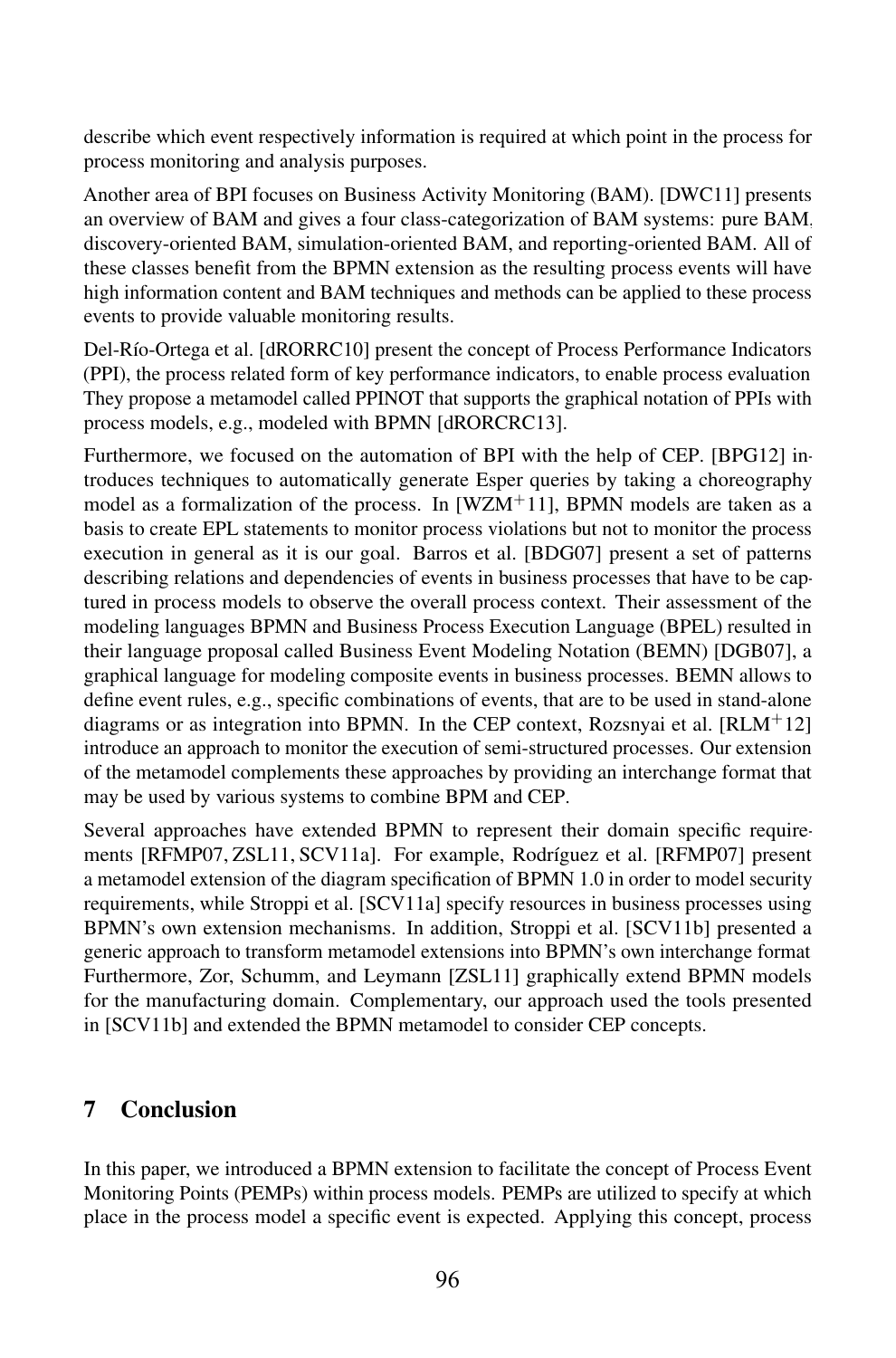monitoring and analysis based on events occurring during business process execution is enabled. This is important, especially in manual executing business process environments, as the event information is usually not directly correlated to the business process execution. In essence, we used PEMPs to relate the domains of BPM and CEP. Based on the proposed BPMN extension, we modeled and implemented a scenario taken from the logistics domain and have shown the applicability and value of the approach.

In future work, we will investigate how PEMPs can be graphically represented in BPMN models and how this can be supported with appropriate implementations. Furthermore, we will apply the BPMN extension to process monitoring and analysis tasks in different domains, e.g., to measure run-time or process cost analysis. Further, we will adapt the approach to analyse process event occurrences.

#### **References**

| [BBH <sup>+</sup> 13a] | M. Backmann, A. Baumgrass, N. Herzberg, A. Meyer, and M. Weske. Model-<br>driven Event Ouery Generation for Business Process Monitoring. In <i>International</i><br>Conference on Service Oriented Computing Workshops. Springer, 2013. |
|------------------------|-----------------------------------------------------------------------------------------------------------------------------------------------------------------------------------------------------------------------------------------|
| $[BBH+13b]$            | S. Bülow, M. Backmann, N. Herzberg, T. Hille, A. Meyer, B. Ulm, T. Y. Wong, and<br>M. Weske. Monitoring of Business Processes with Complex Event Processing. In<br>Business Process Management Workshops. Springer, 2013.               |
| [BDG07]                | A. Barros, G. Decker, and A. Grosskopf. Complex Events in Business Processes. In<br>Business Information Systems. Springer, 2007.                                                                                                       |
| [BPG12]                | A. Baouab, O. Perrin, and C. Godart. An Optimized Derivation of Event Queries to<br>Monitor Choreography Violations. In International Conference on Service Oriented<br>Computing (ICSOC). Springer, 2012.                              |
| [BV07]                 | T. Bernhardt and A. Vasseur. Esper: Event Stream Processing and Correlation<br>Published at http://onjava.com/by O'Reilly Media, 2007.                                                                                                  |
| [DGB07]                | G. Decker, A. Grosskopf, and A. Barros. A Graphical Notation for Modeling<br>Complex Events in Business Processes. In <i>Enterprise Distributed Object Computing</i><br>Conference (EDOC). IEEE, 2007.                                  |
| [DGD12]                | M. Daum, M. Götz, and J. Domaschka. Integrating CEP and BPM: How CEP realizes<br>Functional Requirements of BPM Applications (Industry Article). In Distributed<br>Event-Based Systems (DEBS), 2012.                                    |
|                        | [dRORCRC13] A. del Río-Ortega, M. Resinas, C. Cabanillas, and A. Ruiz-Cortés. On the Definition<br>and Design-time Analysis of Process Performance Indicators. Information Systems,<br>38(4), 2013.                                     |
| [ $dRORRC10$ ]         | A. del Río-Ortega, M. Resinas, and A. Ruiz-Cortés. Defining Process Performance<br>Indicators: An Ontological Approach. In <i>On the Move (OTM)</i> . Springer, 2010.                                                                   |
| IDWC111                | A. Dahanayake, R.J. Welke, and G. Cavalheiro. Improving the Understanding of<br>BAM Technology for Real-time Decision Support. International Journal of Business<br>Information Systems (IJBIS), 7(1), December 2011.                   |
|                        |                                                                                                                                                                                                                                         |